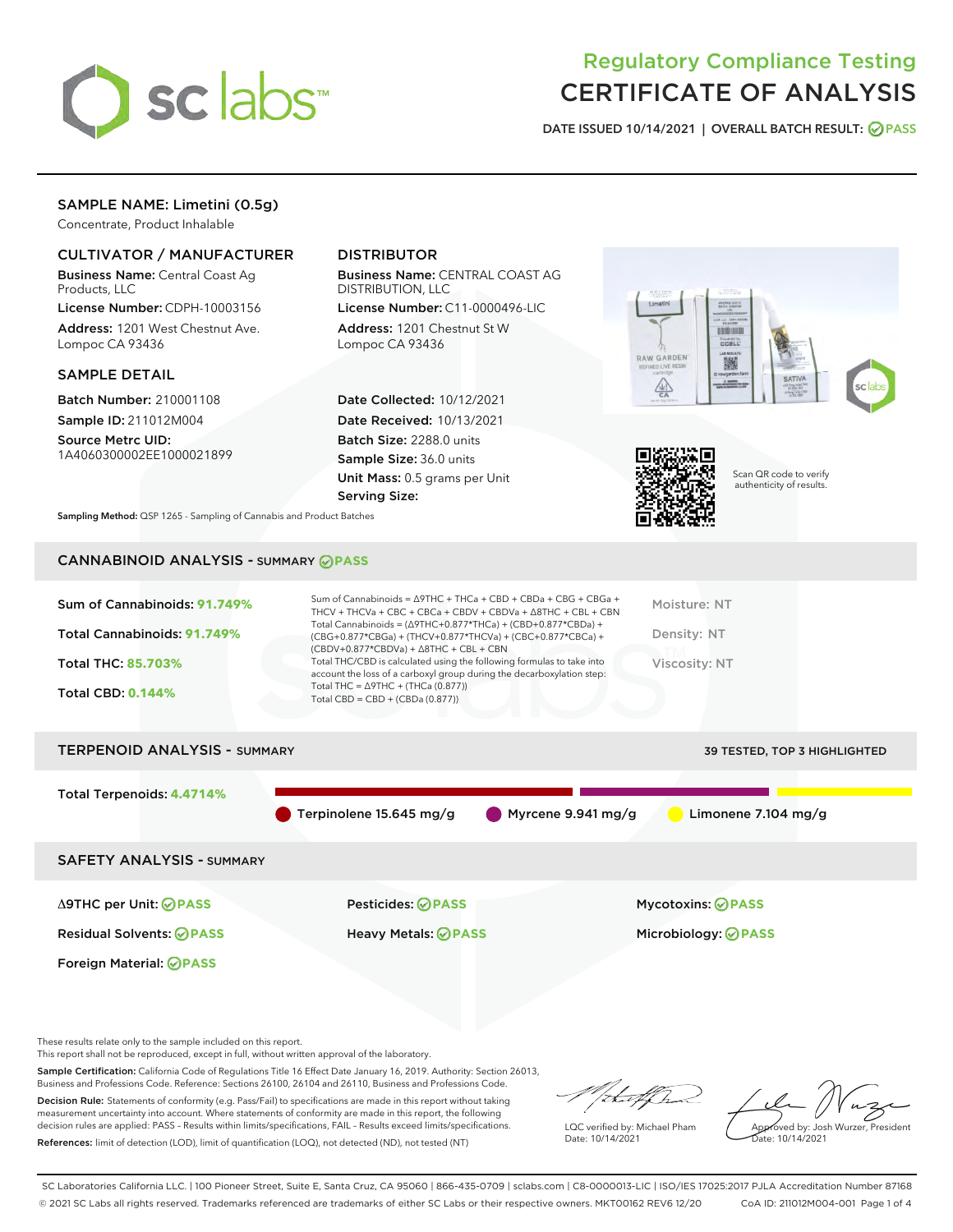



LIMETINI (0.5G) | DATE ISSUED 10/14/2021 | OVERALL BATCH RESULT: 2 PASS

#### CANNABINOID TEST RESULTS - 10/13/2021 2 PASS

Tested by high-performance liquid chromatography with diode-array detection (HPLC-DAD). **Method:** QSP 1157 - Analysis of Cannabinoids by HPLC-DAD

#### TOTAL CANNABINOIDS: **91.749%**

Total Cannabinoids (Total THC) + (Total CBD) + (Total CBG) + (Total THCV) + (Total CBC) + (Total CBDV) + ∆8THC + CBL + CBN

TOTAL THC: **85.703%** Total THC (∆9THC+0.877\*THCa)

TOTAL CBD: **0.144%**

Total CBD (CBD+0.877\*CBDa)

TOTAL CBG: 4.922% Total CBG (CBG+0.877\*CBGa)

TOTAL THCV: 0.51% Total THCV (THCV+0.877\*THCVa)

TOTAL CBC: ND Total CBC (CBC+0.877\*CBCa)

TOTAL CBDV: ND Total CBDV (CBDV+0.877\*CBDVa)

| <b>COMPOUND</b>            | LOD/LOQ<br>(mg/g) | <b>MEASUREMENT</b><br><b>UNCERTAINTY</b><br>mg/g | <b>RESULT</b><br>(mg/g) | <b>RESULT</b><br>(%) |
|----------------------------|-------------------|--------------------------------------------------|-------------------------|----------------------|
| <b>A9THC</b>               | 0.06/0.26         | ±29.482                                          | 857.03                  | 85.703               |
| <b>CBG</b>                 | 0.06/0.19         | ±1.939                                           | 49.22                   | 4.922                |
| <b>THCV</b>                | 0.1/0.2           | ±0.25                                            | 5.1                     | 0.51                 |
| <b>CBN</b>                 | 0.1/0.3           | ±0.31                                            | 4.7                     | 0.47                 |
| <b>CBD</b>                 | 0.07/0.29         | ±0.067                                           | 1.44                    | 0.144                |
| $\triangle$ 8THC           | 0.1 / 0.4         | N/A                                              | <b>ND</b>               | <b>ND</b>            |
| <b>THCa</b>                | 0.05/0.14         | N/A                                              | <b>ND</b>               | <b>ND</b>            |
| <b>THCVa</b>               | 0.07 / 0.20       | N/A                                              | <b>ND</b>               | <b>ND</b>            |
| <b>CBDa</b>                | 0.02/0.19         | N/A                                              | <b>ND</b>               | <b>ND</b>            |
| <b>CBDV</b>                | 0.04 / 0.15       | N/A                                              | <b>ND</b>               | <b>ND</b>            |
| <b>CBDVa</b>               | 0.03/0.53         | N/A                                              | <b>ND</b>               | <b>ND</b>            |
| <b>CBGa</b>                | 0.1/0.2           | N/A                                              | <b>ND</b>               | <b>ND</b>            |
| <b>CBL</b>                 | 0.06 / 0.24       | N/A                                              | <b>ND</b>               | <b>ND</b>            |
| <b>CBC</b>                 | 0.2 / 0.5         | N/A                                              | <b>ND</b>               | <b>ND</b>            |
| <b>CBCa</b>                | 0.07 / 0.28       | N/A                                              | <b>ND</b>               | <b>ND</b>            |
| <b>SUM OF CANNABINOIDS</b> |                   |                                                  | 917.49 mg/g             | 91.749%              |

#### **UNIT MASS: 0.5 grams per Unit**

| ∆9THC per Unit                                                                            | 1120 per-package limit | 428.52 mg/unit<br><b>PASS</b> |  |  |  |
|-------------------------------------------------------------------------------------------|------------------------|-------------------------------|--|--|--|
| <b>Total THC per Unit</b>                                                                 |                        | 428.52 mg/unit                |  |  |  |
| <b>CBD per Unit</b>                                                                       |                        | $0.72$ mg/unit                |  |  |  |
| <b>Total CBD per Unit</b>                                                                 |                        | $0.72$ mg/unit                |  |  |  |
| Sum of Cannabinoids<br>per Unit                                                           |                        | 458.74 mg/unit                |  |  |  |
| <b>Total Cannabinoids</b><br>per Unit                                                     |                        | 458.85 mg/unit                |  |  |  |
| <b>MOISTURE TEST RESULT</b><br><b>VISCOSITY TEST RESULT</b><br><b>DENSITY TEST RESULT</b> |                        |                               |  |  |  |

Not Tested

Not Tested

Not Tested

#### TERPENOID TEST RESULTS - 10/14/2021

Terpene analysis utilizing gas chromatography-flame ionization detection (GC-FID). **Method:** QSP 1192 - Analysis of Terpenoids by GC-FID

| <b>COMPOUND</b>         | LOD/LOQ<br>(mg/g) | <b>MEASUREMENT</b><br><b>UNCERTAINTY</b><br>mg/g | <b>RESULT</b><br>(mg/g)                         | <b>RESULT</b><br>$(\%)$ |
|-------------------------|-------------------|--------------------------------------------------|-------------------------------------------------|-------------------------|
| Terpinolene             | 0.008 / 0.026     | ±0.3207                                          | 15.645                                          | 1.5645                  |
| <b>Myrcene</b>          | 0.008 / 0.025     | ±0.1282                                          | 9.941                                           | 0.9941                  |
| Limonene                | 0.005 / 0.016     | ±0.1016                                          | 7.104                                           | 0.7104                  |
| $\beta$ Caryophyllene   | 0.004 / 0.012     | ±0.1056                                          | 2.965                                           | 0.2965                  |
| $\beta$ Pinene          | 0.004 / 0.014     | ±0.0197                                          | 1.709                                           | 0.1709                  |
| Linalool                | 0.009 / 0.032     | ±0.0433                                          | 1.139                                           | 0.1139                  |
| $\alpha$ Pinene         | 0.005 / 0.017     | ±0.0078                                          | 0.907                                           | 0.0907                  |
| $\alpha$ Humulene       | 0.009/0.029       | ±0.0241                                          | 0.752                                           | 0.0752                  |
| Ocimene                 | 0.011 / 0.038     | ±0.0221                                          | 0.689                                           | 0.0689                  |
| Fenchol                 | 0.010 / 0.034     | ±0.0259                                          | 0.669                                           | 0.0669                  |
| $\alpha$ Phellandrene   | 0.006 / 0.020     | ±0.0077                                          | 0.565                                           | 0.0565                  |
| 3 Carene                | 0.005 / 0.018     | ±0.0069                                          | 0.483                                           | 0.0483                  |
| <b>Terpineol</b>        | 0.016 / 0.055     | ±0.0276                                          | 0.449                                           | 0.0449                  |
| $\alpha$ Terpinene      | 0.005 / 0.017     | ±0.0054                                          | 0.361                                           | 0.0361                  |
| trans-ß-Farnesene       | 0.008 / 0.025     | ±0.0105                                          | 0.295                                           | 0.0295                  |
| $\gamma$ Terpinene      | 0.006 / 0.018     | ±0.0035                                          | 0.203                                           | 0.0203                  |
| <b>Borneol</b>          | 0.005 / 0.016     | ±0.0055                                          | 0.132                                           | 0.0132                  |
| Camphene                | 0.005 / 0.015     | ±0.0012                                          | 0.106                                           | 0.0106                  |
| p-Cymene                | 0.005 / 0.016     | ±0.0027                                          | 0.100                                           | 0.0100                  |
| Caryophyllene<br>Oxide  | 0.010 / 0.033     | ±0.0037                                          | 0.081                                           | 0.0081                  |
| $\alpha$ Bisabolol      | 0.008 / 0.026     | ±0.0042                                          | 0.078                                           | 0.0078                  |
| Citronellol             | 0.003 / 0.010     | ±0.0037                                          | 0.075                                           | 0.0075                  |
| Sabinene                | 0.004 / 0.014     | ±0.0009                                          | 0.073                                           | 0.0073                  |
| Guaiol                  | 0.009 / 0.030     | ±0.0034                                          | 0.071                                           | 0.0071                  |
| Nerolidol               | 0.009 / 0.028     | ±0.0026                                          | 0.042                                           | 0.0042                  |
| Fenchone                | 0.009 / 0.028     | ±0.0011                                          | 0.038                                           | 0.0038                  |
| Sabinene Hydrate        | 0.006 / 0.022     | ±0.0013                                          | 0.033                                           | 0.0033                  |
| Geraniol                | 0.002 / 0.007     | ±0.0004                                          | 0.009                                           | 0.0009                  |
| Nerol                   | 0.003 / 0.011     | N/A                                              | <loq< th=""><th><loq< th=""></loq<></th></loq<> | <loq< th=""></loq<>     |
| Eucalyptol              | 0.006 / 0.018     | N/A                                              | <b>ND</b>                                       | ND                      |
| (-)-Isopulegol          | 0.005 / 0.016     | N/A                                              | ND                                              | ND                      |
| Camphor                 | 0.006 / 0.019     | N/A                                              | ND                                              | ND                      |
| Isoborneol              | 0.004 / 0.012     | N/A                                              | <b>ND</b>                                       | ND                      |
| Menthol                 | 0.008 / 0.025     | N/A                                              | ND                                              | ND                      |
| $R-(+)$ -Pulegone       | 0.003 / 0.011     | N/A                                              | ND                                              | ND                      |
| <b>Geranyl Acetate</b>  | 0.004 / 0.014     | N/A                                              | ND                                              | ND                      |
| $\alpha$ Cedrene        | 0.005 / 0.016     | N/A                                              | ND                                              | ND                      |
| Valencene               | 0.009 / 0.030     | N/A                                              | ND                                              | ND                      |
| Cedrol                  | 0.008 / 0.027     | N/A                                              | <b>ND</b>                                       | ND                      |
| <b>TOTAL TERPENOIDS</b> |                   |                                                  | 44.714 mg/g                                     | 4.4714%                 |

SC Laboratories California LLC. | 100 Pioneer Street, Suite E, Santa Cruz, CA 95060 | 866-435-0709 | sclabs.com | C8-0000013-LIC | ISO/IES 17025:2017 PJLA Accreditation Number 87168 © 2021 SC Labs all rights reserved. Trademarks referenced are trademarks of either SC Labs or their respective owners. MKT00162 REV6 12/20 CoA ID: 211012M004-001 Page 2 of 4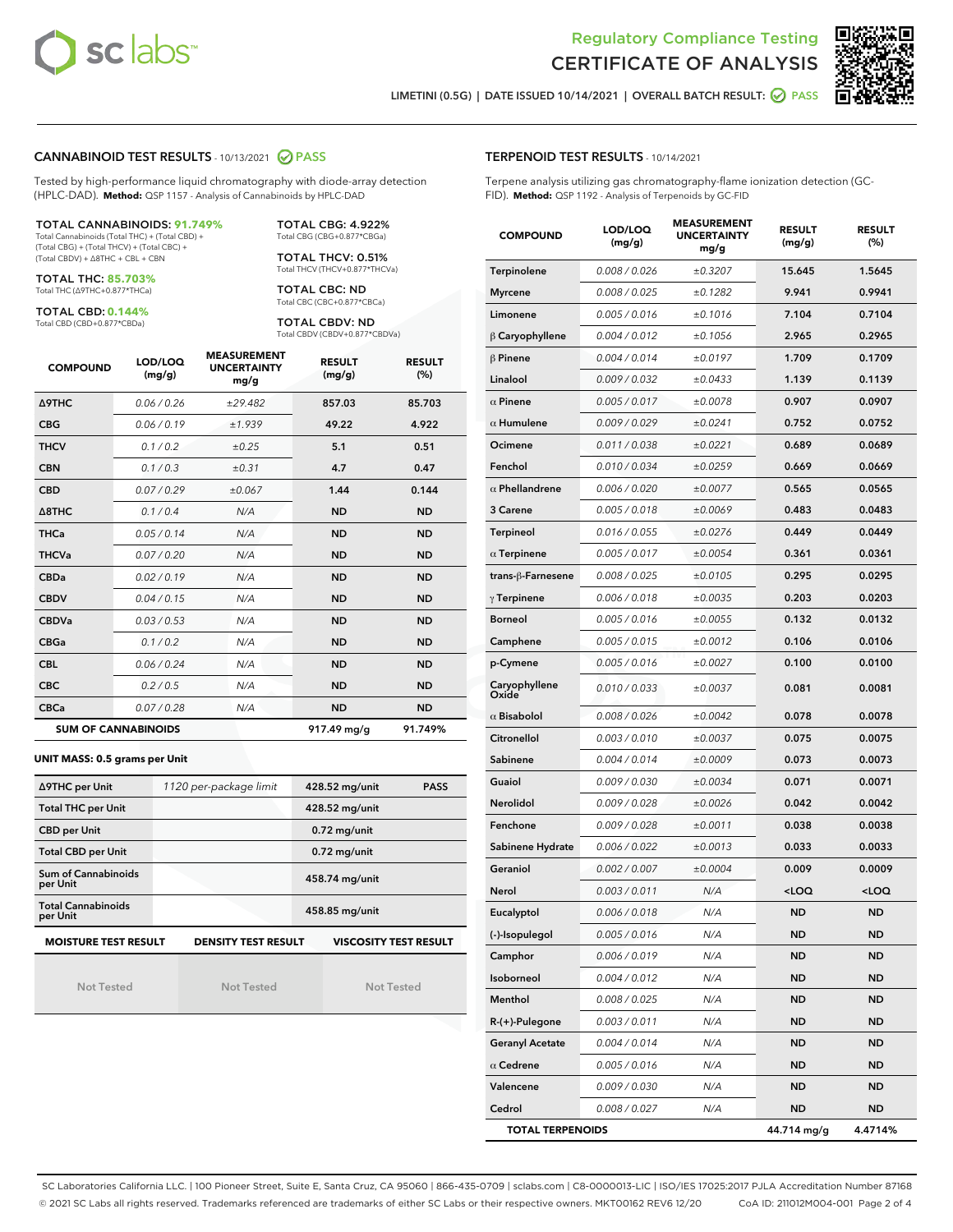



LIMETINI (0.5G) | DATE ISSUED 10/14/2021 | OVERALL BATCH RESULT: 2 PASS

# CATEGORY 1 PESTICIDE TEST RESULTS - 10/14/2021 2 PASS

Pesticide and plant growth regulator analysis utilizing high-performance liquid chromatography-mass spectrometry (HPLC-MS) or gas chromatography-mass spectrometry (GC-MS). \*GC-MS utilized where indicated. **Method:** QSP 1212 - Analysis of Pesticides and Mycotoxins by LC-MS or QSP 1213 - Analysis of Pesticides by GC-MS

| <b>COMPOUND</b>             | LOD/LOQ<br>$(\mu g/g)$ | <b>ACTION</b><br><b>LIMIT</b><br>$(\mu g/g)$ | <b>MEASUREMENT</b><br><b>UNCERTAINTY</b><br>$\mu$ g/g | <b>RESULT</b><br>$(\mu g/g)$ | <b>RESULT</b> |
|-----------------------------|------------------------|----------------------------------------------|-------------------------------------------------------|------------------------------|---------------|
| Aldicarb                    | 0.03 / 0.08            | $\ge$ LOD                                    | N/A                                                   | <b>ND</b>                    | <b>PASS</b>   |
| Carbofuran                  | 0.02 / 0.05            | $\ge$ LOD                                    | N/A                                                   | <b>ND</b>                    | <b>PASS</b>   |
| Chlordane*                  | 0.03 / 0.08            | $\ge$ LOD                                    | N/A                                                   | <b>ND</b>                    | <b>PASS</b>   |
| Chlorfenapyr*               | 0.03/0.10              | $\ge$ LOD                                    | N/A                                                   | <b>ND</b>                    | <b>PASS</b>   |
| Chlorpyrifos                | 0.02 / 0.06            | $\ge$ LOD                                    | N/A                                                   | <b>ND</b>                    | <b>PASS</b>   |
| Coumaphos                   | 0.02 / 0.07            | $\ge$ LOD                                    | N/A                                                   | <b>ND</b>                    | <b>PASS</b>   |
| Daminozide                  | 0.02 / 0.07            | $\ge$ LOD                                    | N/A                                                   | <b>ND</b>                    | <b>PASS</b>   |
| <b>DDVP</b><br>(Dichlorvos) | 0.03/0.09              | $>$ LOD                                      | N/A                                                   | <b>ND</b>                    | <b>PASS</b>   |
| Dimethoate                  | 0.03 / 0.08            | $\ge$ LOD                                    | N/A                                                   | <b>ND</b>                    | <b>PASS</b>   |
| Ethoprop(hos)               | 0.03/0.10              | $>$ LOD                                      | N/A                                                   | <b>ND</b>                    | <b>PASS</b>   |
| Etofenprox                  | 0.02 / 0.06            | $\ge$ LOD                                    | N/A                                                   | <b>ND</b>                    | <b>PASS</b>   |
| Fenoxycarb                  | 0.03 / 0.08            | $\ge$ LOD                                    | N/A                                                   | <b>ND</b>                    | <b>PASS</b>   |
| Fipronil                    | 0.03 / 0.08            | $\ge$ LOD                                    | N/A                                                   | <b>ND</b>                    | <b>PASS</b>   |
| Imazalil                    | 0.02 / 0.06            | $>$ LOD                                      | N/A                                                   | <b>ND</b>                    | <b>PASS</b>   |
| <b>Methiocarb</b>           | 0.02 / 0.07            | $\ge$ LOD                                    | N/A                                                   | <b>ND</b>                    | <b>PASS</b>   |
| Methyl<br>parathion         | 0.03/0.10              | $\ge$ LOD                                    | N/A                                                   | <b>ND</b>                    | <b>PASS</b>   |
| <b>Mevinphos</b>            | 0.03/0.09              | $\ge$ LOD                                    | N/A                                                   | <b>ND</b>                    | <b>PASS</b>   |
| Paclobutrazol               | 0.02 / 0.05            | $>$ LOD                                      | N/A                                                   | <b>ND</b>                    | <b>PASS</b>   |
| Propoxur                    | 0.03/0.09              | $\ge$ LOD                                    | N/A                                                   | <b>ND</b>                    | <b>PASS</b>   |
| Spiroxamine                 | 0.03 / 0.08            | $\ge$ LOD                                    | N/A                                                   | <b>ND</b>                    | <b>PASS</b>   |
| Thiacloprid                 | 0.03/0.10              | $\ge$ LOD                                    | N/A                                                   | <b>ND</b>                    | <b>PASS</b>   |

#### CATEGORY 2 PESTICIDE TEST RESULTS - 10/14/2021 @ PASS

| <b>COMPOUND</b>          | LOD/LOO<br>$(\mu g/g)$ | <b>ACTION</b><br>LIMIT<br>$(\mu g/g)$ | <b>MEASUREMENT</b><br><b>UNCERTAINTY</b><br>µg/g | <b>RESULT</b><br>$(\mu g/g)$ | <b>RESULT</b> |  |
|--------------------------|------------------------|---------------------------------------|--------------------------------------------------|------------------------------|---------------|--|
| Abamectin                | 0.03/0.10              | 0.1                                   | N/A                                              | <b>ND</b>                    | <b>PASS</b>   |  |
| Acephate                 | 0.02/0.07              | 0.1                                   | N/A                                              | <b>ND</b>                    | <b>PASS</b>   |  |
| Acequinocyl              | 0.02/0.07              | 0.1                                   | N/A                                              | <b>ND</b>                    | <b>PASS</b>   |  |
| Acetamiprid              | 0.02 / 0.05            | 0.1                                   | N/A                                              | <b>ND</b>                    | <b>PASS</b>   |  |
| Azoxystrobin             | 0.02/0.07              | 0.1                                   | N/A                                              | <b>ND</b>                    | <b>PASS</b>   |  |
| <b>Bifenazate</b>        | 0.01 / 0.04            | 0.1                                   | N/A                                              | <b>ND</b>                    | <b>PASS</b>   |  |
| <b>Bifenthrin</b>        | 0.02 / 0.05            | 3                                     | N/A                                              | <b>ND</b>                    | <b>PASS</b>   |  |
| <b>Boscalid</b>          | 0.03/0.09              | 0.1                                   | N/A                                              | <b>ND</b>                    | <b>PASS</b>   |  |
| Captan                   | 0.19/0.57              | 0.7                                   | N/A                                              | <b>ND</b>                    | <b>PASS</b>   |  |
| Carbaryl                 | 0.02/0.06              | 0.5                                   | N/A                                              | <b>ND</b>                    | <b>PASS</b>   |  |
| Chlorantranilip-<br>role | 0.04/0.12              | 10                                    | N/A                                              | <b>ND</b>                    | <b>PASS</b>   |  |
| Clofentezine             | 0.03/0.09              | 0.1                                   | N/A                                              | <b>ND</b>                    | <b>PASS</b>   |  |

| <b>CATEGORY 2 PESTICIDE TEST RESULTS</b> - 10/14/2021 continued |  |  |
|-----------------------------------------------------------------|--|--|
|                                                                 |  |  |

| <b>COMPOUND</b>               | LOD/LOQ<br>(µg/g) | <b>ACTION</b><br><b>LIMIT</b><br>$(\mu g/g)$ | <b>MEASUREMENT</b><br><b>UNCERTAINTY</b><br>µg/g | <b>RESULT</b><br>(µg/g) | <b>RESULT</b> |
|-------------------------------|-------------------|----------------------------------------------|--------------------------------------------------|-------------------------|---------------|
| Cyfluthrin                    | 0.12 / 0.38       | 2                                            | N/A                                              | <b>ND</b>               | <b>PASS</b>   |
| Cypermethrin                  | 0.11 / 0.32       | $\mathbf{1}$                                 | N/A                                              | <b>ND</b>               | <b>PASS</b>   |
| Diazinon                      | 0.02 / 0.05       | 0.1                                          | N/A                                              | <b>ND</b>               | <b>PASS</b>   |
| Dimethomorph                  | 0.03 / 0.09       | 2                                            | N/A                                              | <b>ND</b>               | <b>PASS</b>   |
| Etoxazole                     | 0.02 / 0.06       | 0.1                                          | N/A                                              | ND                      | <b>PASS</b>   |
| Fenhexamid                    | 0.03 / 0.09       | 0.1                                          | N/A                                              | ND                      | <b>PASS</b>   |
| Fenpyroximate                 | 0.02 / 0.06       | 0.1                                          | N/A                                              | <b>ND</b>               | <b>PASS</b>   |
| <b>Flonicamid</b>             | 0.03 / 0.10       | 0.1                                          | N/A                                              | <b>ND</b>               | <b>PASS</b>   |
| Fludioxonil                   | 0.03 / 0.10       | 0.1                                          | N/A                                              | <b>ND</b>               | <b>PASS</b>   |
| Hexythiazox                   | 0.02 / 0.07       | 0.1                                          | N/A                                              | ND                      | <b>PASS</b>   |
| Imidacloprid                  | 0.04 / 0.11       | 5                                            | N/A                                              | <b>ND</b>               | <b>PASS</b>   |
| Kresoxim-methyl               | 0.02 / 0.07       | 0.1                                          | N/A                                              | ND                      | <b>PASS</b>   |
| <b>Malathion</b>              | 0.03 / 0.09       | 0.5                                          | N/A                                              | <b>ND</b>               | <b>PASS</b>   |
| Metalaxyl                     | 0.02 / 0.07       | $\overline{2}$                               | N/A                                              | <b>ND</b>               | <b>PASS</b>   |
| Methomyl                      | 0.03 / 0.10       | $\mathbf{1}$                                 | N/A                                              | <b>ND</b>               | <b>PASS</b>   |
| Myclobutanil                  | 0.03 / 0.09       | 0.1                                          | N/A                                              | <b>ND</b>               | <b>PASS</b>   |
| Naled                         | 0.02 / 0.07       | 0.1                                          | N/A                                              | ND                      | <b>PASS</b>   |
| Oxamyl                        | 0.04 / 0.11       | 0.5                                          | N/A                                              | ND                      | <b>PASS</b>   |
| Pentachloronitro-<br>benzene* | 0.03 / 0.09       | 0.1                                          | N/A                                              | <b>ND</b>               | <b>PASS</b>   |
| Permethrin                    | 0.04 / 0.12       | 0.5                                          | N/A                                              | ND                      | <b>PASS</b>   |
| Phosmet                       | 0.03 / 0.10       | 0.1                                          | N/A                                              | <b>ND</b>               | <b>PASS</b>   |
| Piperonylbu-<br>toxide        | 0.02 / 0.07       | 3                                            | N/A                                              | <b>ND</b>               | <b>PASS</b>   |
| Prallethrin                   | 0.03 / 0.08       | 0.1                                          | N/A                                              | <b>ND</b>               | <b>PASS</b>   |
| Propiconazole                 | 0.02 / 0.07       | 0.1                                          | N/A                                              | <b>ND</b>               | <b>PASS</b>   |
| Pyrethrins                    | 0.04 / 0.12       | 0.5                                          | N/A                                              | ND                      | <b>PASS</b>   |
| Pyridaben                     | 0.02 / 0.07       | 0.1                                          | N/A                                              | ND                      | <b>PASS</b>   |
| Spinetoram                    | 0.02 / 0.07       | 0.1                                          | N/A                                              | <b>ND</b>               | <b>PASS</b>   |
| Spinosad                      | 0.02 / 0.07       | 0.1                                          | N/A                                              | ND                      | <b>PASS</b>   |
| Spiromesifen                  | 0.02 / 0.05       | 0.1                                          | N/A                                              | ND                      | <b>PASS</b>   |
| Spirotetramat                 | 0.02 / 0.06       | 0.1                                          | N/A                                              | <b>ND</b>               | <b>PASS</b>   |
| Tebuconazole                  | 0.02 / 0.07       | 0.1                                          | N/A                                              | ND                      | <b>PASS</b>   |
| Thiamethoxam                  | 0.03 / 0.10       | 5                                            | N/A                                              | <b>ND</b>               | <b>PASS</b>   |
| Trifloxystrobin               | 0.03 / 0.08       | 0.1                                          | N/A                                              | <b>ND</b>               | <b>PASS</b>   |

SC Laboratories California LLC. | 100 Pioneer Street, Suite E, Santa Cruz, CA 95060 | 866-435-0709 | sclabs.com | C8-0000013-LIC | ISO/IES 17025:2017 PJLA Accreditation Number 87168 © 2021 SC Labs all rights reserved. Trademarks referenced are trademarks of either SC Labs or their respective owners. MKT00162 REV6 12/20 CoA ID: 211012M004-001 Page 3 of 4